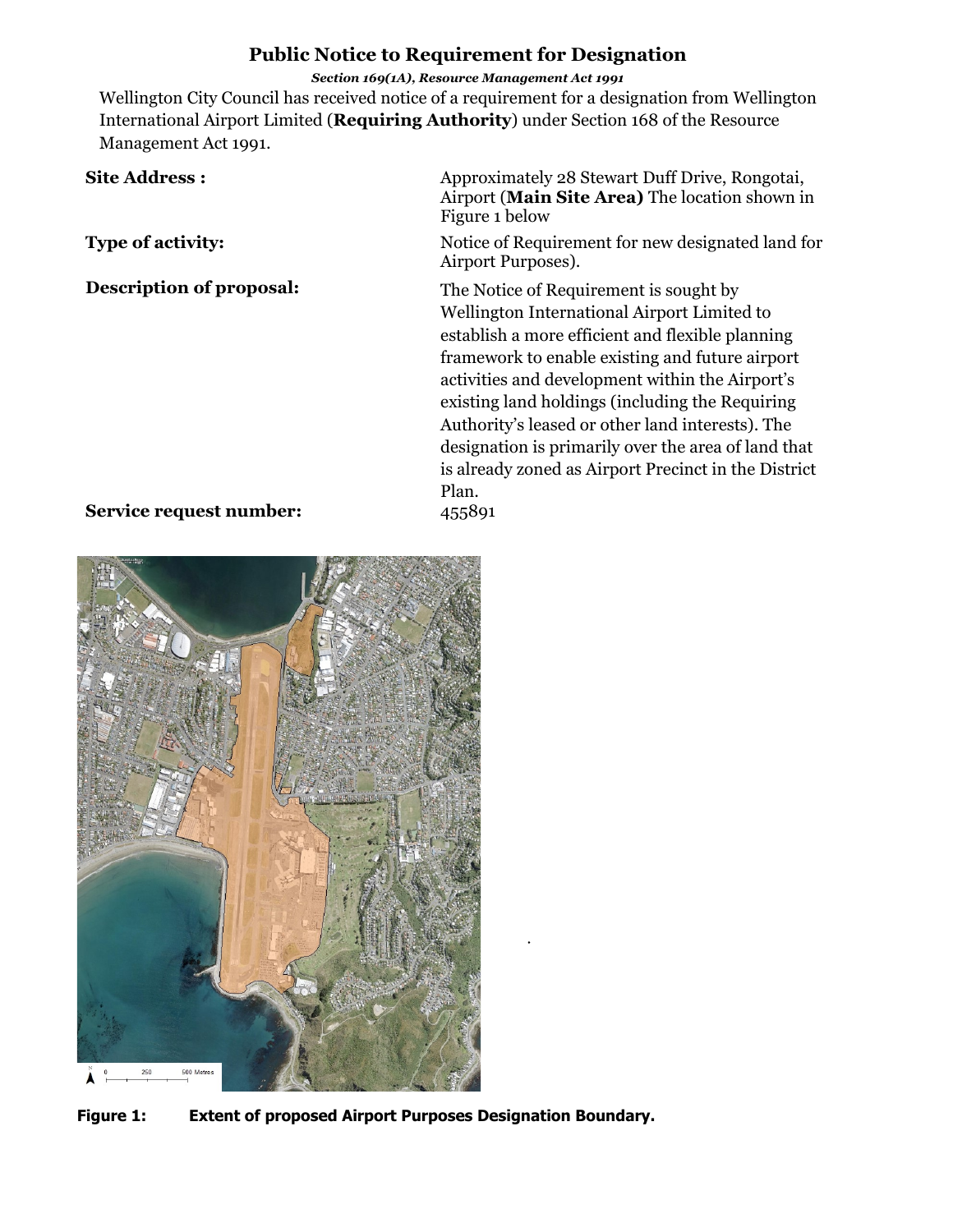The designation would enable the following activities to be undertaken (subject to conditions that form part of the notice of requirement):

- Aircraft operations and associated activities, including all ground-based infrastructure, plant and machinery necessary to assist aircraft operations;
- Aircraft rescue training facilities and emergency services;
- Runways, taxiways, aprons, and other aircraft movement areas;
- Airport terminal, hangars, control towers, rescue and fire facilities, navigation and safety aids, lighting and telecommunication facilities, car parking, maintenance and service facilities, catering facilities, freight facilities, quarantine and incineration facilities, border control and immigration facilities, medical facilities, fuel storage and fuelling facilities, facilities for the handling and storage of hazardous substances;
- Associated administration and office activities;
- Roads, accessways, stormwater facilities, monitoring activities, site investigation activities, infrastructure and utility activities, and landscaping;
- Vehicle parking and storage, rental vehicle facilities, vehicle valet activities, and public transport facilities;
- Signage, artwork or sculptures, billboards and flags;
- Hotel/visitor accommodation, conference facilities and services;
- Retail activities, restaurants and other food and beverage facilities including takeaway food facilities and industrial and commercial activities, provided they serve the needs of passengers, crew, ground staff, airport workers and other associated workers and visitors;
- Structures to mitigate against the impact of natural hazards;
- All demolition (if required) construction and earthworks activities, including associated structures;
- Ancillary activities, buildings and structures related to the above; and
- Servicing, testing and maintenance activities related to the above.

# **Viewing the Notice of Requirement**

You can view the full **Main Site** Notice of Requirement, including the Requiring Authority's Assessment of Environmental Effects, and all supporting information including the relevant legal descriptions of the land subject to the Notice of Requirement, during normal business hours at:

- City Service Centre, 12 Manners Street, Wellington
- He Matapihi Molesworth Library, 70 Molesworth Street, Thorndon, Wellington.
- Te Awe Library, 29A Brandon Street, Wellington.
- Miramar Library, 68 Miramar Avenue, Wellington 6022
- Ruth Gotlieb (Kilbirnie) Library, 101 Kilbirnie Crescent, Wellington 6022

You can also view or download the full Notice of Requirement from the Council's website via <https://wellington.govt.nz/have-your-say/public-notices>

If you have any questions about the Notice of Requirement please contact the Planning Help desk - phone 04 801 3590 or email [Planning@wcc.govt.nz](mailto:Planning@wcc.govt.nz)